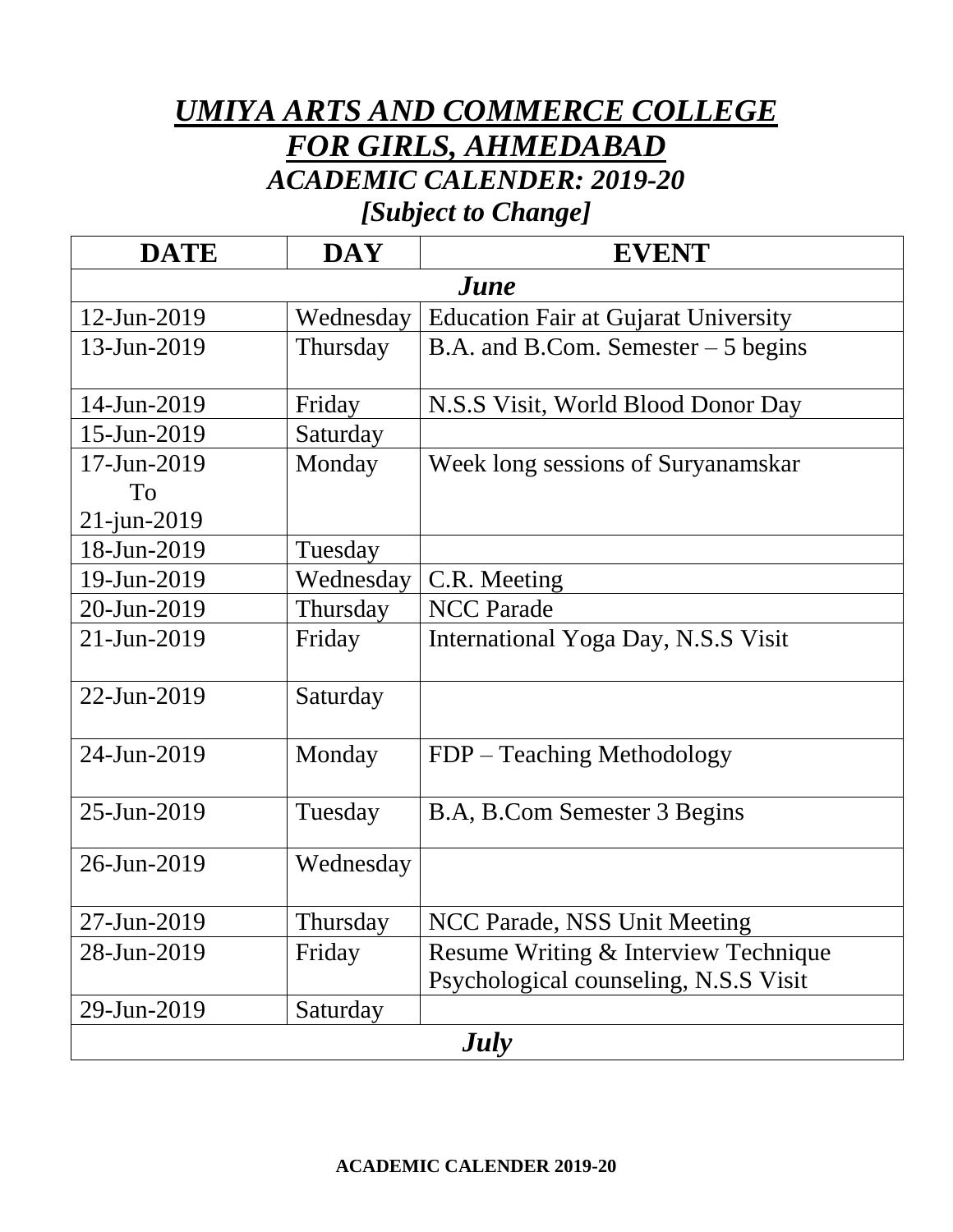|             |           | <b>Educational Tour (Department Gujarati/</b> |
|-------------|-----------|-----------------------------------------------|
|             |           | <b>English</b> )                              |
|             |           |                                               |
| 01-Jul-2019 | Monday    | <b>B.A. Classes/Week long</b>                 |
| To          | To        | <b>KYS- Know Your Students Programme</b>      |
| 08-Jul-2019 | Monday    |                                               |
| 02-Jul-2019 | Tuesday   |                                               |
| 03-Jul-2019 | Wednesday | <b>UDISHA Meeting/NSS Orientation,</b>        |
| 04-Jul-2019 | Thursday  | NCC Parade , N.S.S Orientation/Alumni         |
|             |           | Meeting, Rathyatra                            |
| 05-Jul-2019 | Friday    | Parents Teachers Meeting, N.S.S Visit         |
| 06-Jul-2019 | Saturday  | <b>Field Visit B.Com</b>                      |
| 08-Jul-2019 | Monday    | N.C.C. Orientation /Parade Day                |
| 09-Jul-2019 | Tuesday   | Beginning of UDISHA Placement Club            |
| 10-Jul-2019 | Wednesday | C.R. Meeting                                  |
| 11-Jul-2019 | Thursday  | NCC Parade , Selection of C.R.                |
| 12-Jul-2019 | Friday    | N.S.S Visit,                                  |
|             |           | Meditation $-250$ students                    |
| 13-Jul-2019 | Saturday  | Educational Visit – Department of English     |
| 15-Jul-2019 | Monday    | Grooming Workshop/CCC BAOU Training           |
| 16-Jul-2019 | Tuesday   | Guru Purnima/Sannidhi Vimochan                |
| 17-Jul-2019 | Wednesday | C.R. Meeting                                  |
| 18-Jul-2019 | Thursday  | <b>NCC Parade</b>                             |
| 19-Jul-2019 | Friday    | N.S.S Visit                                   |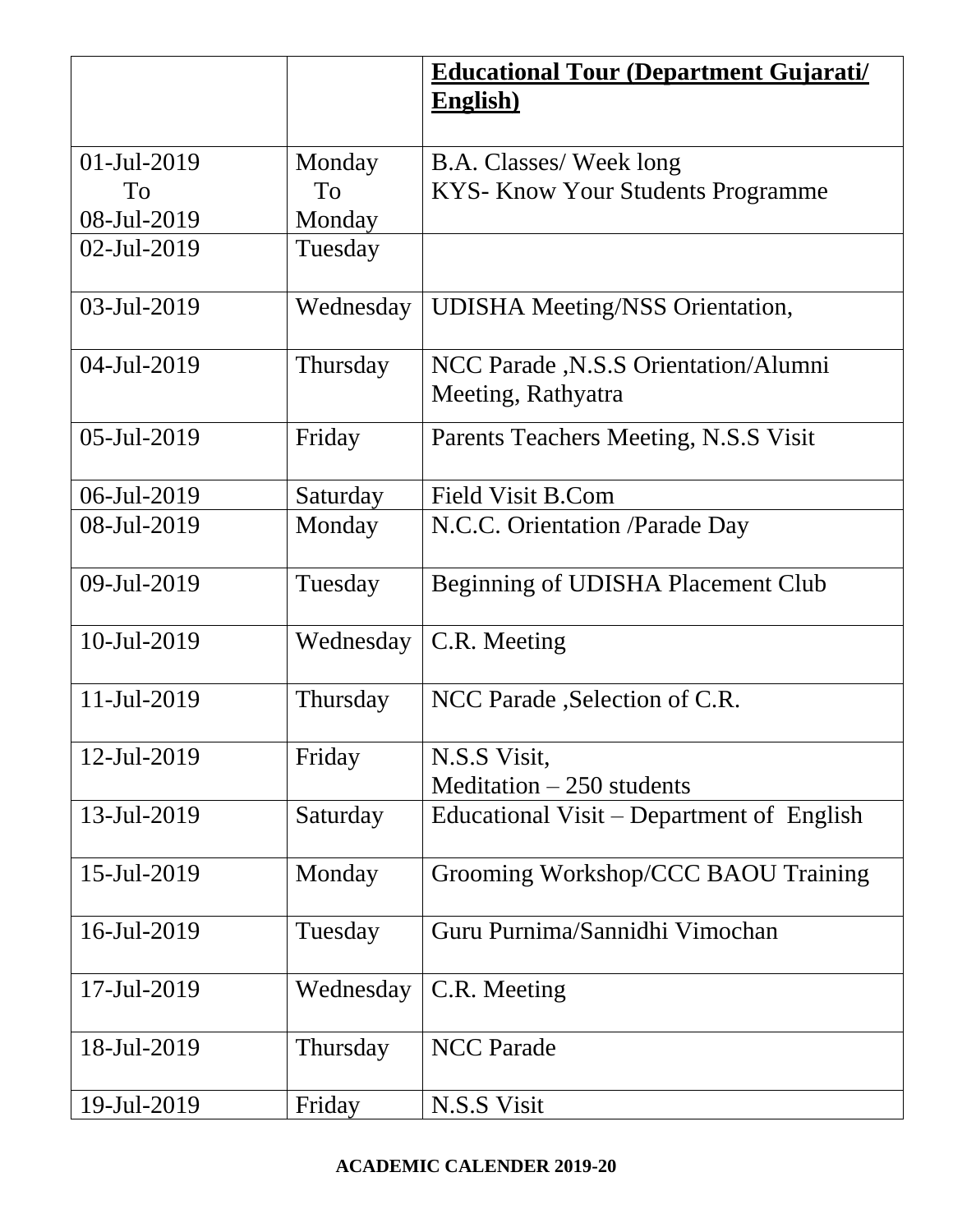| 20-Jul-2019   | Saturday  | Educational Programme – Department of<br>Economics                                  |
|---------------|-----------|-------------------------------------------------------------------------------------|
| 22-Jul-2019   | Monday    | Uma Shankar Joshi Jayanti / Psychological<br>Counseling , Session with RUDMI        |
| 23-Jul-2019   | Tuesday   | Guest Lecture - Gujarati Department                                                 |
| 24-Jul-2019   | Wednesday | C.R. Meeting, Thalassemia Test for B.A.<br>Sem. - I Students                        |
| 25-Jul-2019   | Thursday  | NCC Parade, Guest Lecture – Department of<br>English                                |
| 26-Jul-2019   | Friday    | N.S.S Unit Visit to Adopted village, Kargil<br>Vijay Divas                          |
| 27-Jul-2019   | Saturday  |                                                                                     |
| 29-Jul-2019   | Monday    | <b>International Tiger Day</b>                                                      |
| 30-Jul-2019   | Tuesday   | Educational visit - Gujarati                                                        |
| 31-Jul-2019   | Wednesday | C.R. Meeting, Nutritious snacks made by<br>students for students, Premchand Jayanti |
| <b>August</b> |           |                                                                                     |
|               |           | <b>Educational Tour (Department)</b><br><b>Hindi/Sociology)</b>                     |
|               |           | Week long Competitions to Prepare for Youth<br>Festival                             |
| $01-Aug-2019$ | Thursday  | NCC Parade, Guest Lecture - M.com students                                          |
| 02-Aug-2019   | Friday    | N.S.S Visit                                                                         |
| 03-Aug-2019   | Saturday  | Departmental Programme -Hindi,<br>N.C.C Parade                                      |
| 05-Aug-2019   | Monday    | <b>UDISHA Meeting /Adopted village visit</b>                                        |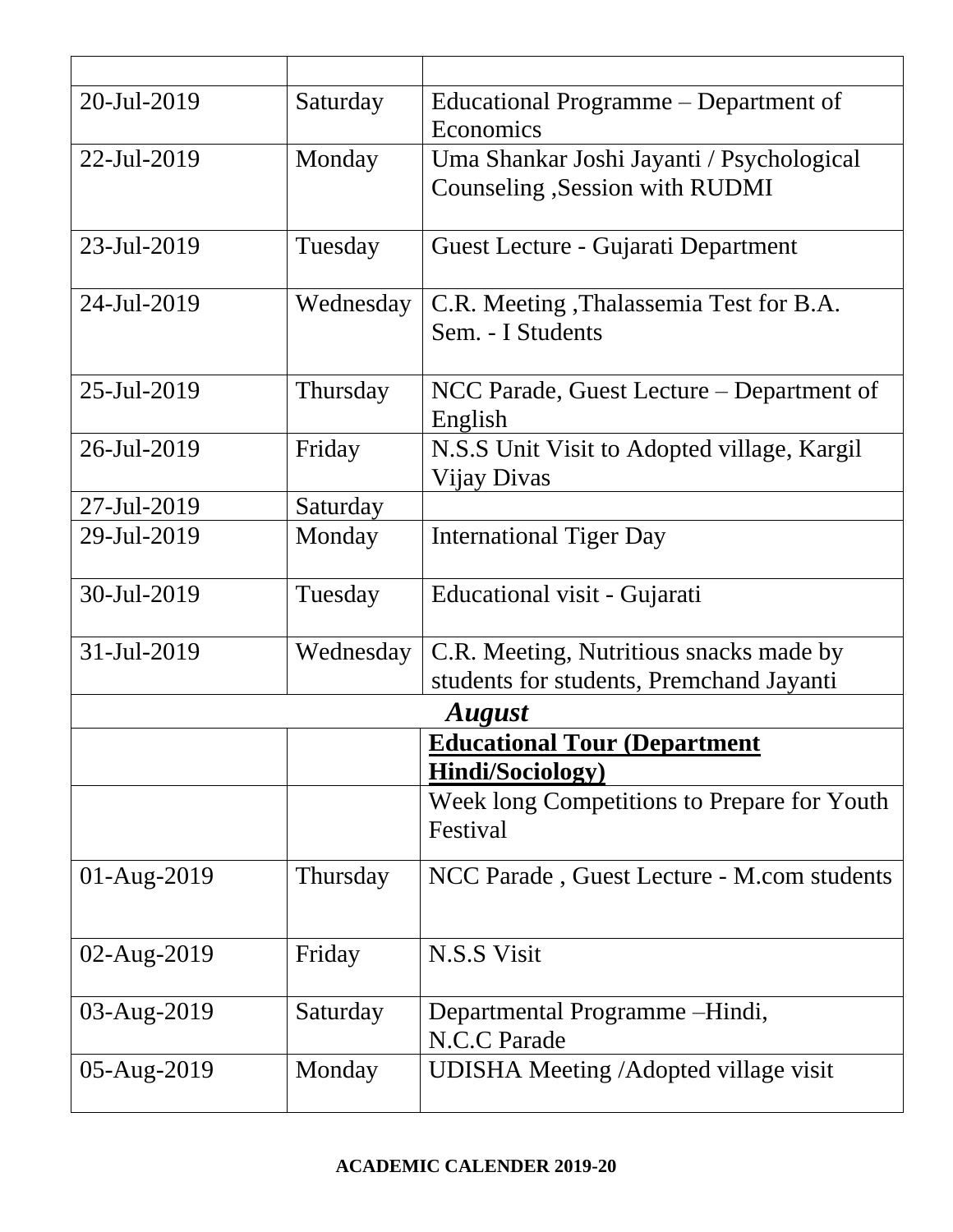| 06-Aug-2019            | Tuesday   | Thallesemia Test B.com                                                                                           |
|------------------------|-----------|------------------------------------------------------------------------------------------------------------------|
| $07 - \text{Aug-}2019$ | Wednesday | C.R. Meeting, World Sanskrit Day                                                                                 |
| 08-Aug-2019            | Thursday  | NCC Parade, Department programme –<br>Commerce Department, World Senior citizen<br>$Day - Visit$ to Old Age Home |
| 09-Aug-2019            | Friday    | Civil Defense Lecture, N.S.S Visit                                                                               |
| 10-Aug-2019            | Saturday  | Guest Lecture – Department of Psychology                                                                         |
| 12-Aug-2019            | Monday    | Bakri Id Holiday                                                                                                 |
| 13-Aug-2019            | Tuesday   | Guest Lecture – M.com                                                                                            |
| 14-Aug-2019            | Wednesday | C.R. Meeting                                                                                                     |
| 15-Aug-2019            | Thursday  | NCC Parade, Independence Day Celebration                                                                         |
| 16-Aug-2019            | Friday    | N.S.S Visit, Guest Lecture - Department of<br>Hindi                                                              |
| 17-Aug-2019            | Saturday  | Pateti Holiday                                                                                                   |
| 19-Aug-2019            | Monday    | Guest Lecture – Department of Sociology                                                                          |
| 20-Aug-2019            | Tuesday   | Department of Hindi, Thalassemia Test BA,<br>National Sadbhavna Day                                              |
| 21-Aug-2019            | Wednesday | C.R. Meeting, Mahila Suraksha Setu Rifle<br>Shooting for NCC                                                     |
| 22-Aug-2019            | Thursday  | <b>NCC Parade</b>                                                                                                |
| 23-Aug-2019            | Friday    | Industrial visit M.com, N.S.S Visit                                                                              |
| 24-Aug-2019            | Saturday  | Janmasthami Holiday                                                                                              |
| 26-Aug-2019            | Monday    | Educational Visit – Department of Hindi                                                                          |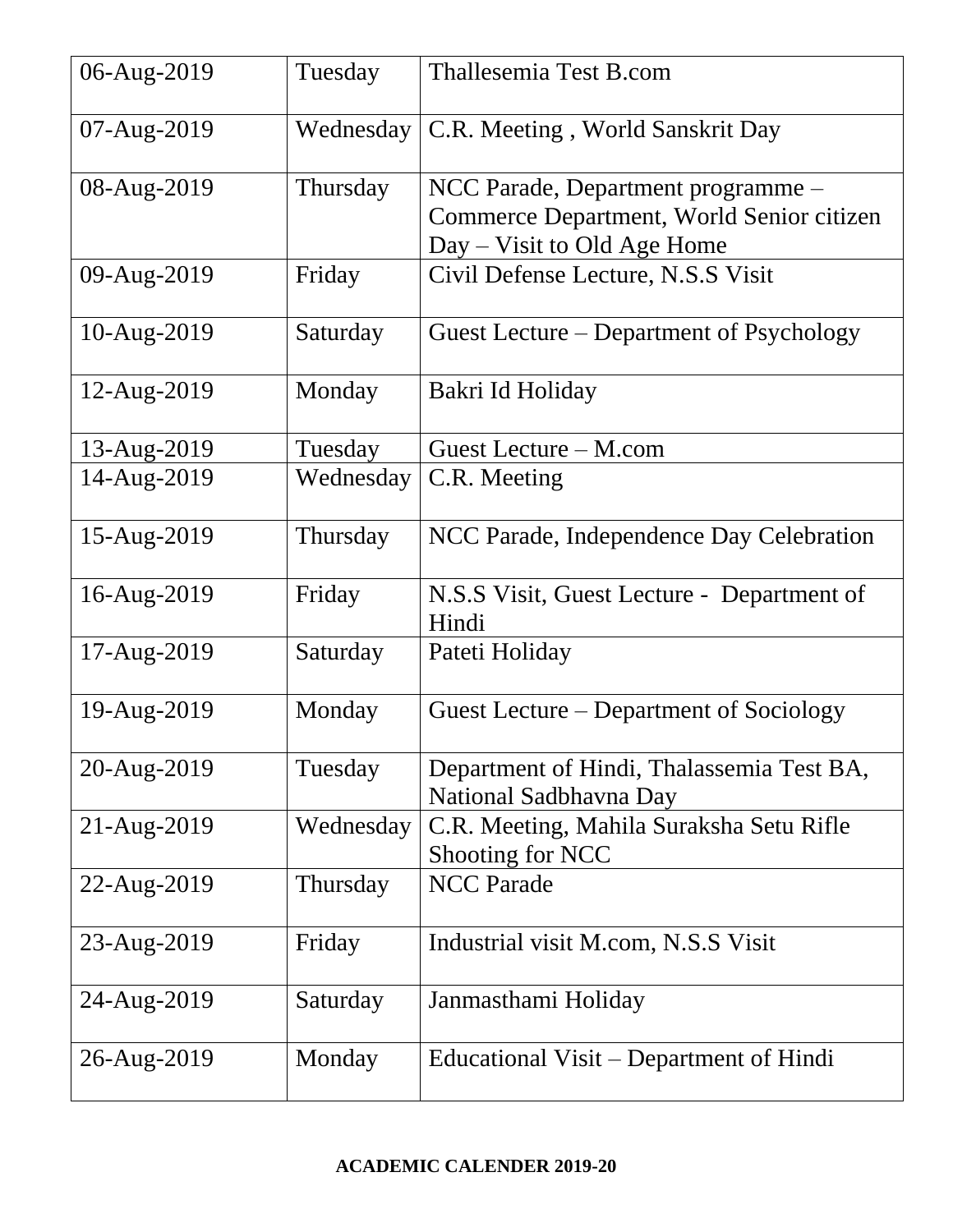| 27-Aug-2019   | Tuesday   | Educational Visit - B.Com                   |
|---------------|-----------|---------------------------------------------|
| 28-Aug-2019   | Wednesday | C.R. Meeting , NSS Uni. Orientation         |
|               |           | programme                                   |
|               |           |                                             |
| 29-Aug-2019   | Thursday  | NCC Parade, National Sports Day             |
|               |           |                                             |
| 30-Aug-2019   | Friday    | N.S.S Visit                                 |
| 31-Aug-2019   | Saturday  | C.W.D.C. Programme - Department of          |
|               |           | Sociology                                   |
|               |           | <i>September</i>                            |
|               |           | <b>A Week Long Celebration of Various</b>   |
|               |           | <b>Events (Hindi Week)</b>                  |
|               |           | $\div$ Essay Writing                        |
|               |           | ❖ Poetry Recitation                         |
|               |           | ❖ Poetry Completion<br>❖ Elocution / Debate |
|               |           |                                             |
| 02-Sep-2019   | Monday    | "Ganesh Chaturthi" Holiday                  |
| 03-Sep-2019   | Tuesday   | <b>UDISHA</b> Meeting                       |
| 04-Sep-2019   | Wednesday | C.R. Meeting , English Department Quiz      |
| 05-Sep-2019   | Thursday  | NCC Parade, Teacher's Day celebration       |
|               |           | <b>Youth Festival Zonal</b>                 |
| 06-Sep-2019   | Friday    | Youth festival, RamDada Memorial Lecture,   |
|               |           | N.S.S Visit                                 |
| 07-Sep-2019   | Saturday  | <b>Department Programme History</b>         |
| $09-Sep-2019$ | Monday    | Fresher's Party M.Com                       |
|               |           |                                             |
| $10-Sep-2019$ | Tuesday   | CR Meeting/ Placement for Vista and         |
|               |           | Shoppers Shop Prizes in 1, $2nd$ in 46      |
|               |           | participating                               |
| $11-Sep-2019$ | Wednesday | Muharrum Holiday                            |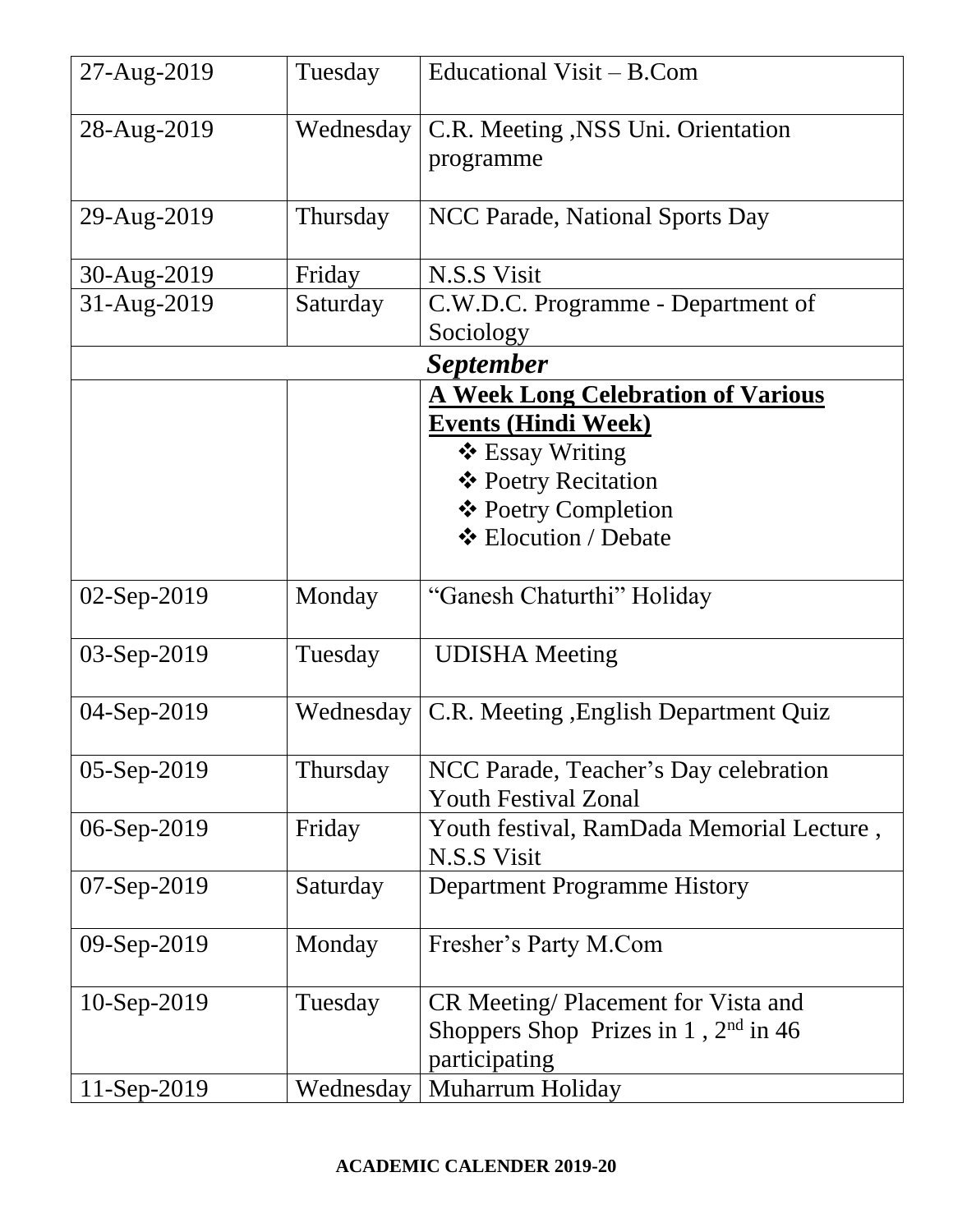| 12-Sep-2019    | Thursday  | NCC Parade, Women Empowerment Week          |
|----------------|-----------|---------------------------------------------|
| To             |           |                                             |
| $16-Sep-2019$  |           |                                             |
| 13-Sep-2019    | Friday    | N.S.S Visit                                 |
| $14-Sep-2019$  | Saturday  | 27 Minor Thallesemia students, 500 students |
|                |           | for Road Show, HINDI DIVAS -Rally           |
| $16$ -Sep-2019 |           | Hindi Week Begins, World Ozone Day          |
| To             |           |                                             |
| 21-Sep-2019    |           |                                             |
|                |           |                                             |
|                |           |                                             |
|                | Monday    |                                             |
|                | To        |                                             |
|                | Saturday  |                                             |
| $17-Sep-2019$  | Tuesday   | 'Technical Terms' in Hindi Competition      |
| 18-Sep-2019    | Wednesday | C.R. Meeting, Elocution Hindi               |
| 19-Sep-2019    | Thursday  | NCC Parade, Commerce Department Quiz,       |
|                |           | Field Trip – B.Com. students, Hindi Poetry  |
|                |           | Recitation                                  |
|                |           |                                             |
| 20-Sep-2019    | Friday    | N.S.S Visit, Essay Writing                  |
|                |           |                                             |
| 21-Sep-2019    | Saturday  | Khel Mahakumbh Registration, Common to      |
|                |           | Uncommon, LIC Trophy / Inter zonal Youth    |
|                |           | Festival, Guest Lecture Hindi               |
|                |           |                                             |
| 23-Sep-2019    | Monday    | Sarjanatmak Abhivyakti Dhara                |
|                |           |                                             |
| 24-Sep-2019    | Tuesday   | Janmasthami Holiday                         |
| 25-Sep-2019    | Wednesday | C.R. Meeting                                |
| 26-Sep-2019    | Thursday  | <b>NCC</b> Parade                           |
| 27-Sep-2019    | Friday    | N.S.S Visit, Women Empowerment week         |
| To             | To        |                                             |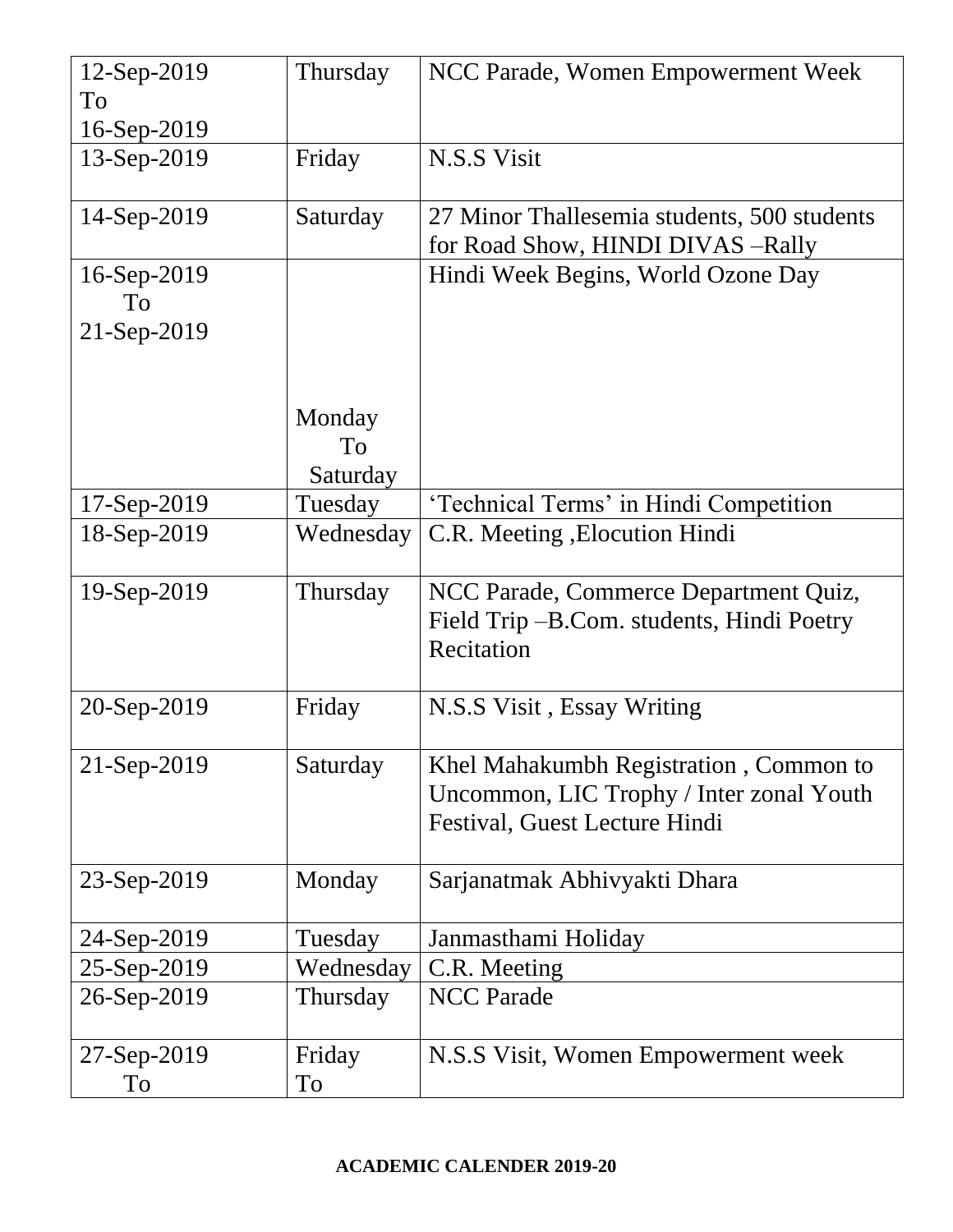| 04 - Oct-2019  | Friday    |                                           |
|----------------|-----------|-------------------------------------------|
| 28-Sep-2019    | Saturday  | Thalesemia Counselling, N.S.S Day         |
| 30-Sep-2019    | Monday    | <b>Student Support Programme</b>          |
|                |           | <b>October</b>                            |
|                |           | <b>Revision + Sem End Exam</b>            |
|                |           | <b>Campus Interview by Placement Cell</b> |
| 01-Oct-2019    | Tuesday   | $150th$ – Birth Anniversary of Mahatma    |
|                |           | Gandhi as per Ministry of Culture         |
| 02-Oct-2019    | Wednesday | Gandhi Jayanti Holiday                    |
| 03-Oct-2019    | Thursday  | NCC Parade, 'Joy of Giving Week',         |
| to             |           | <b>Swachha Bharat Mission</b>             |
| 09- Oct -2019  |           |                                           |
| 04-Oct-2019    | Friday    | N.S.S Visit / Safaai Abhiyan              |
| 05-Oct-2019    | Saturday  | Book Exhibition – Theme - Gandhiji        |
| 07-Oct-2019    | Monday    | Quiz - Gandhiji's Life                    |
| 08-Oct-2019    | Tuesday   | Dushera Holiday                           |
| 09-Oct-2019    | Wednesday | C.R. Meeting, Revision and Query Day      |
| 10-Oct-2019 to | Thursday  | Exam Begins                               |
| 23-Oct-2019    | To        |                                           |
|                | Wednesday |                                           |
| 24-Oct-2019    | Thursday  | Diwali Vacation                           |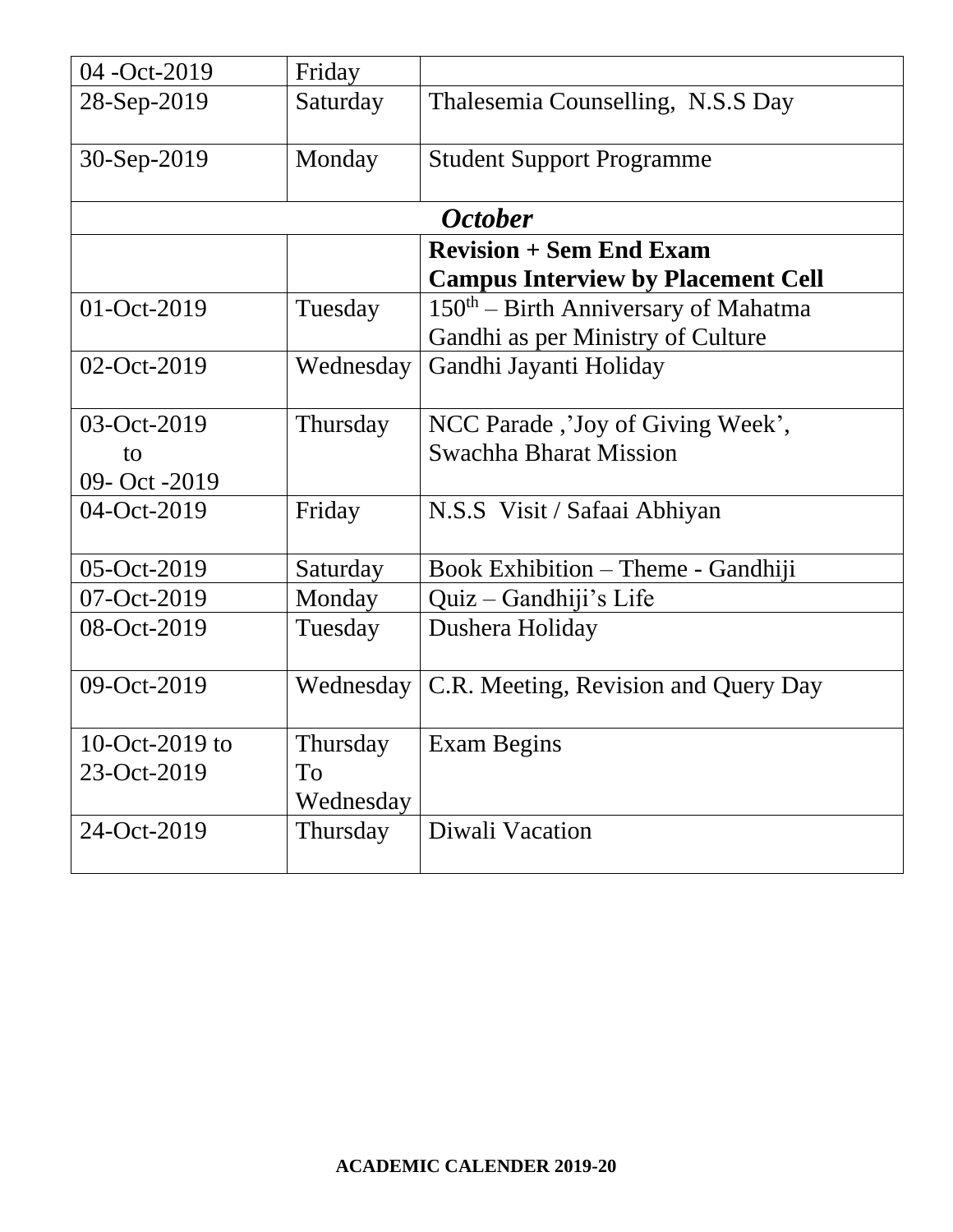| 15-NOV-2019 | <b>FRIDAY</b>    | Classes for B.com 4, 6, B.A 6                |
|-------------|------------------|----------------------------------------------|
| 18-NOV-2019 | <b>MONDAY</b>    | University Exams, 150 Rally for NSS          |
| 20-NOV-2019 | WEDNESDAY        | <b>NCC Parade</b>                            |
| 27-NOV-2019 | <b>WEDNESDAY</b> | <b>NCC Parade</b>                            |
|             |                  |                                              |
| 2-DEC-2019  | <b>MONDAY</b>    | Red Ribbon Day- AIDS Awareness               |
|             |                  | Day, B.Com Sem-2, B.A Sem-2                  |
|             |                  | & 4 Classes Begins & GST For M.com           |
|             |                  | <b>SEM V</b>                                 |
| 3-DEC-2019  | <b>TUESDAY</b>   | Workshop at American Corner by               |
|             |                  | RUDMI STC TALLY B.COM SEM IV (GUJ.           |
|             |                  | Med.)                                        |
| 4-DEC-2019  | WEDNESDAY        | N.C.C Parade At Campus & Student             |
|             |                  | <b>Parliament Meeting With Principal</b>     |
| 6-DEC-2019  | <b>FRIDAY</b>    | N.S.S Students Visit Old Age Home,           |
|             |                  | <b>Psychological Counselling, Nutritious</b> |
|             |                  | Food / Snacks                                |
|             |                  |                                              |
| 11-DEC-2019 | <b>WEDNESDAY</b> | N.C.C Parade At Campus & Student             |
|             |                  | <b>Parliament Meeting With Principal</b>     |
| 12-DEC-2019 | <b>THURSDAY</b>  | <b>UDISHA Meeting</b>                        |
| 13-DEC-2019 | <b>FRIDAY</b>    | N.S.S Students Visit Old Age Home,           |
|             |                  | <b>Psychological Counselling, Nutritious</b> |
|             |                  | Food / Snacks                                |
|             |                  |                                              |
| 16-DEC-2019 | <b>MONDAY</b>    | <b>WROKSHOP BY SAUHARD -Women</b>            |
| TO          | TO               | empowerment                                  |
| 24-DEC-2019 | <b>TUESDAY</b>   |                                              |
| 16-DEC-2019 | <b>MONDAY</b>    | Tally For Sem-3 English Medium               |
| 18-DEC-2019 | WEDNESDAY        | N.C.C Parade At Campus & Student             |
|             |                  | <b>Parliament Meeting With Principal</b>     |
| 19-DEC-2019 | <b>THURSDAY</b>  | Visit To Adopted Village By NSS              |
| 20-DEC-2019 | <b>FRIDAY</b>    | N.S.S Students Visit Old Age Home,           |
|             |                  | <b>Psychological Counselling, Nutritious</b> |
|             |                  | Food / Snacks, Vocational Courses For        |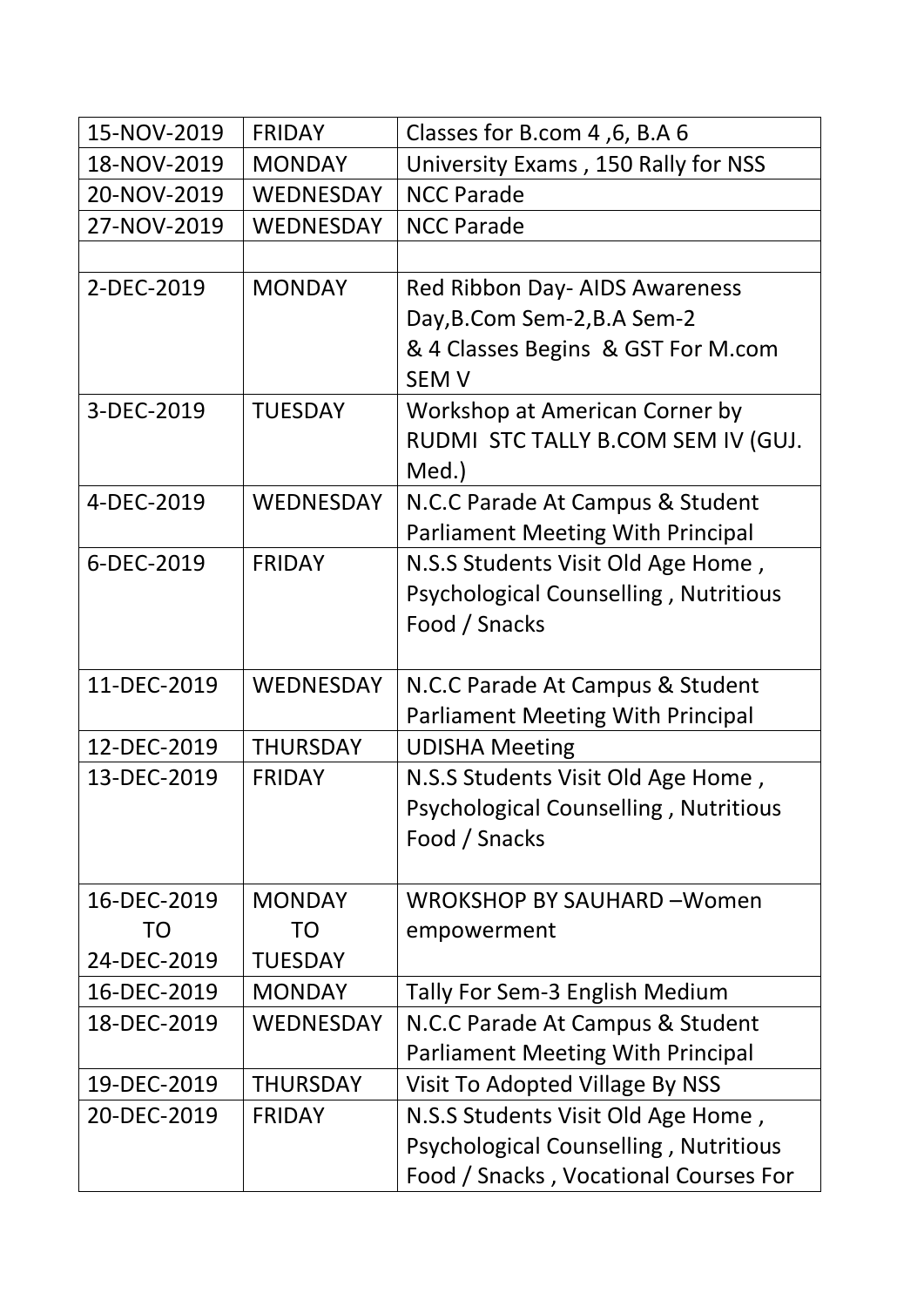|                                 |                                               | All Semester                                                                                                                                   |  |
|---------------------------------|-----------------------------------------------|------------------------------------------------------------------------------------------------------------------------------------------------|--|
| 23-DEC-2019                     | <b>MONDAY</b>                                 | <b>Celebration Of Various Days For</b><br><b>Students</b>                                                                                      |  |
| 26-DEC-2019<br>TO<br>5-JAN-2020 | <b>THURSDAY</b><br><b>TO</b><br><b>SUNDAY</b> | Tertulia, Department of English                                                                                                                |  |
| 27-DEC-2019                     | <b>FRIDAY</b>                                 | N.S.S Students Visit Old Age Home,<br><b>Psychological Counselling, Nutritious</b><br>Food / Snacks, Ozone Day                                 |  |
| 28-DEC-2019                     | <b>SATURDAY</b>                               | Department Of Hindi-Programme                                                                                                                  |  |
| 1-JAN-2020                      | <b>WEDNESDAY</b>                              | N.C.C Parade At Campus & Student<br><b>Parliament Meeting With Principal</b>                                                                   |  |
| 2-JAN-2020                      | <b>THURSDAY</b>                               | $Ipr-Seminar$                                                                                                                                  |  |
| 3-JAN-2020                      | <b>FRIDAY</b>                                 | N.S.S Students Visit Old Age Home,<br><b>Psychological Counselling, Nutritious</b><br>Food / Snacks                                            |  |
| 6-JAN-2020<br>TO<br>12-JAN-2020 | <b>MONDAY</b><br>TO<br><b>SUNDAY</b>          | N.S.S Camp                                                                                                                                     |  |
| 8-JAN-2020                      | <b>WEDNESDAY</b>                              | N.C.C Parade At Campus & Student<br><b>Parliament Meeting With Principal</b>                                                                   |  |
| 10-JAN-2020                     | <b>FRIDAY</b>                                 | N.S.S Students Visit Old Age Home,<br><b>Psychological Counselling, Nutritious</b><br>Food / Snacks, Education Tour - English                  |  |
| 11-JAN-2020                     | <b>SATURDAY</b>                               | <b>National Youth Day- Celebration</b>                                                                                                         |  |
| 16-JAN-2020                     | <b>THURSDAY</b>                               | GST, STC For M.Com Sem-2                                                                                                                       |  |
| 17-JAN-2020                     | <b>FRIDAY</b>                                 | N.S.S Students Visit Old Age Home,<br><b>Psychological Counselling, Nutritious</b><br>Food / Snacks & Gender Awareness-<br><b>STC by RUDMI</b> |  |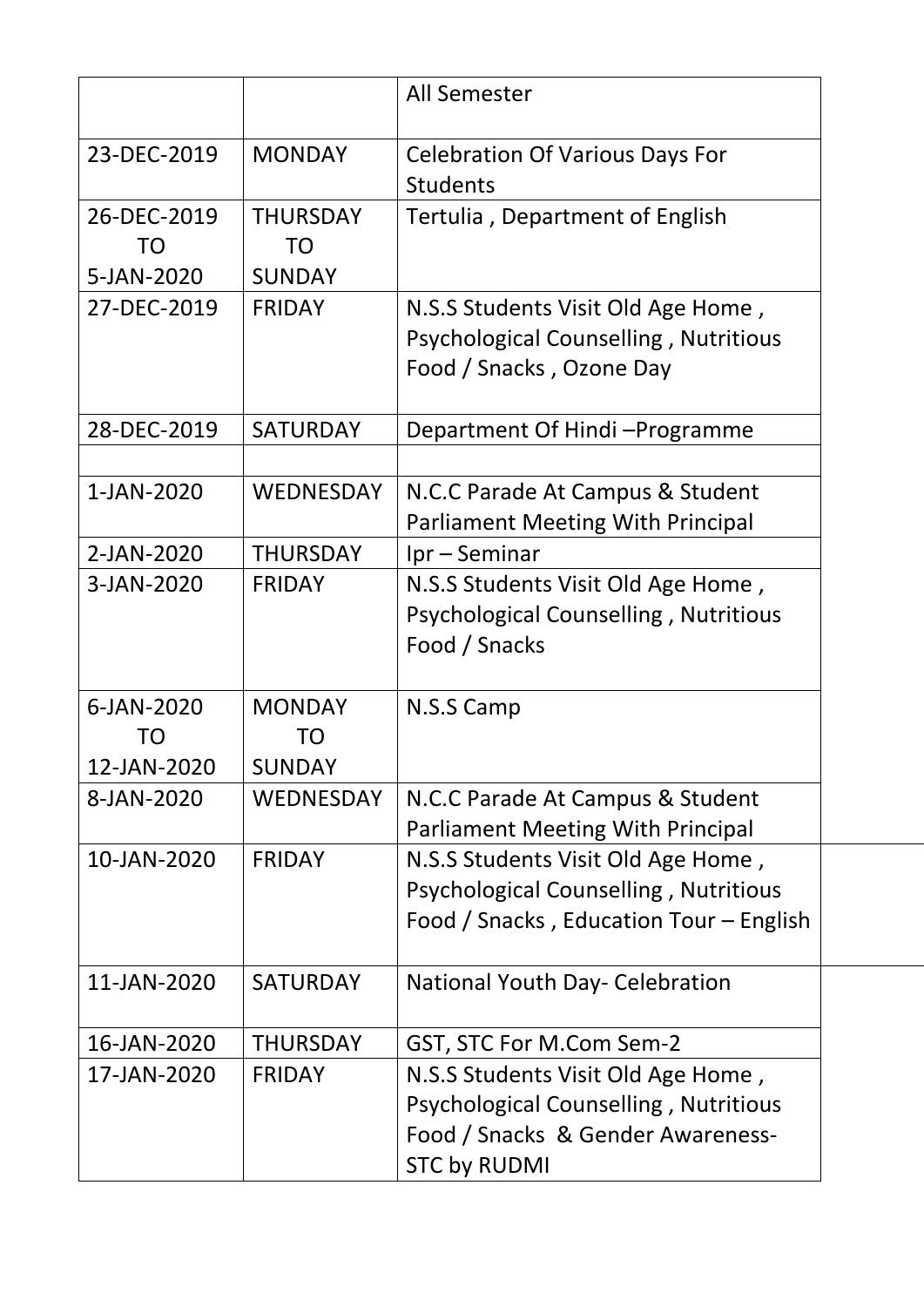| 18-JAN-2020 | <b>SATURDAY</b>  | <b>Alumni Meeting</b>                        |
|-------------|------------------|----------------------------------------------|
| 20-JAN-2020 | <b>MONDAY</b>    | STC On English Language & Literature         |
| 21-JAN-2020 | <b>TUESDAY</b>   | <b>CWDC Programme</b>                        |
| 22-JAN-2020 | <b>WEDNESDAY</b> | N.C.C Parade At Campus & Student             |
|             |                  | <b>Parliament Meeting With Principal</b>     |
| 23-JAN-2020 | <b>THURSDAY</b>  | <b>Education Tour - M.Com</b>                |
| 24-JAN-2020 | <b>FRIDAY</b>    | N.S.S Students Visit Old Age Home,           |
|             |                  | <b>Psychological Counselling, Nutritious</b> |
|             |                  | Food / Snacks                                |
|             |                  |                                              |
| 25-JAN-2020 | <b>SATURDAY</b>  | <b>Inter College Poetry Recitation</b>       |
| 26-JAN-2020 | <b>SUNDAY</b>    | <b>Republic Day</b>                          |
| 27JAN-2020  | <b>MONDAY</b>    | 'Small But Meaningful' - Shahid Divas        |
| 29-JAN-2020 | <b>WEDNESDAY</b> | N.C.C Parade At Campus & Student             |
|             |                  | Parliament Meeting With Principal,           |
|             |                  | Inter College Quiz / Programme By            |
|             |                  | Compete                                      |
| 31-JAN-2020 | <b>FRIDAY</b>    | N.S.S Students Visit Old Age Home,           |
|             |                  | <b>Psychological Counselling, Nutritious</b> |
|             |                  | Food / Snacks, Gandhi Nirvaan Day            |
|             |                  |                                              |
| 3-FEB-2020  | <b>MONDAY</b>    | <b>STC</b> - Gender Sensitization            |
| 5-FEB-2020  | WEDNESDAY        | N.C.C Parade At Campus & Student             |
|             |                  | <b>Parliament Meeting With Principal</b>     |
| 7-FEB-2020  | <b>FRIDAY</b>    | N.S.S Students Visit Old Age Home,           |
|             |                  | <b>Psychological Counselling, Nutritious</b> |
|             |                  | Food / Snacks                                |
|             |                  |                                              |
| 8-FEB-2020  | <b>SATURDAY</b>  | Athletics Meet [ Khel Umiya Khel ]           |
| 11-FEB-2020 | <b>TUESDAY</b>   | <b>Meet The Author</b>                       |
| 12-FEB-2020 | <b>WEDNESDAY</b> | N.C.C Parade At Campus & Student             |
|             |                  | <b>Parliament Meeting With Principal</b>     |
| 14-FEB-2020 | <b>FRIDAY</b>    | N.S.S Students Visit Old Age Home,           |
|             |                  | <b>Psychological Counselling, Nutritious</b> |
|             |                  | Food / Snacks, Guest Lecture-                |